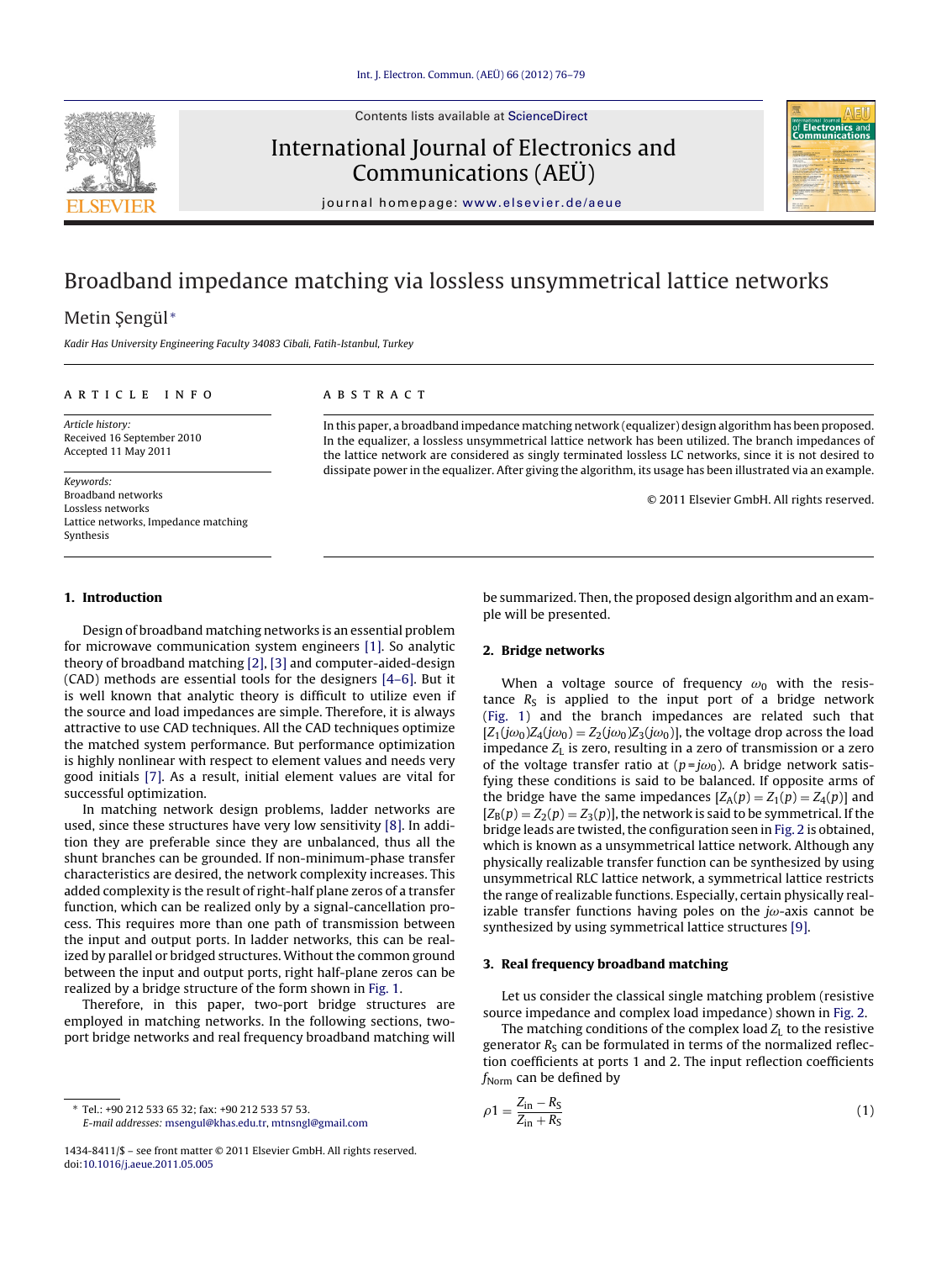<span id="page-1-0"></span>

**Fig. 1.** General two-port bridge network.

where  $Z_{\text{in}}$  is the input impedance seen at port 1 when port 2 is terminated by the load  $Z_L$ . Similarly the reflection coefficient at port 2 can be defined by

$$
\rho_2 = \frac{Z_{\text{out}} - Z_{\text{L}}^*}{Z_{\text{out}} + Z_{\text{L}}}
$$
\n(2)

where  $Z_{\text{out}}$  is the impedance seen at port 2 when port 1 is terminated by the source resistance  $R<sub>S</sub>$ , and the upper asterisk denotes complex conjugation. Here,  $\rho_2$  is the normalized reflection coefficient at port 2. Since the two-port is considered as lossless, we have on the imaginary axis of the complex frequency plane

$$
|\rho_1|^2 = |\rho_2|^2. \tag{3}
$$

Then, the transducer power gain (TPG) at real frequencies can be expressed as

$$
TPG(\omega) = 1 - |\rho_1|^2 = 1 - |\rho_2|^2.
$$
 (4)

The goal in broadband matching is to design the lossless network N, which consists of the arm impedances  $Z_1(p)$ ,  $Z_2(p)$ ,  $Z_3(p)$ and  $Z_4(p)$ , such that TPG given by Eq. (4) is maximized inside a desired frequency band. Obviously, maximizing  $TPG(\omega)$  means to minimizing the modulus of the reflection coefficients  $|\rho_1|$  or  $|\rho_2|.$  In  $\limmin_{P_1 \to P_2} \limsup_{\varepsilon \to 0} \limsup_{P_1 \to P_2} \limsup_{P_2 \to P_1} \limsup_{P_1 \to P_2} \limsup_{P_1 \to P_2} \limsup_{P_1 \to P_2} \limsup_{P_1 \to P_2} \limsup_{P_1 \to P_2} \limsup_{P_1 \to P_2} \limsup_{P_1 \to P_2} \limsup_{P_1 \to P_2} \limsup_{P_1 \to P_2} \limsup_{P_1 \to P_2} \limsup_{P_1 \to P_2} \limsup_{P_1 \to P_2} \limsup_{P_1 \to P_2$ of a realizable impedance function  $Z_{\text{in}}$  or  $Z_{\text{out}}$ .

Let the equalizer input impedance  $Z_{in}$  be expressed in terms of its real and imaginary parts on the real frequency axis as

$$
Z_{\rm in}(j\omega) = R_{\rm in}(\omega) + jX_{\rm in}(\omega). \tag{5}
$$

By using Eq. (5), Eq. (4) and Eq. [\(1\)](#page-0-0) we obtain transducer power gain (TPG) in terms of the real and imaginary parts of the input impedance  $Z_{\text{in}}$  of the equalizer N and the source resistance  $R_{\text{S}}$  as follows:

$$
TPG(\omega) = \frac{4R_{\rm S}R_{\rm in}(\omega)}{(R_{\rm S} + R_{\rm in}(\omega))^2 + (X_{\rm in}(\omega))^2}.
$$
 (6)

Namely the matching problem consists of finding  $Z_{in}(j\omega)$  such that TPG( $\omega$ ) is maximized inside a desired frequency band. Once  $Z_{\text{in}}$ is determined properly, the equalizer network N can be synthesized directly by using the obtained impedance or the corresponding reflection coefficient.



**Fig. 2.** Unsymmetrical lattice network.

#### **4. Rationale of the matching procedure**

For a lossless two-port like the one depicted in Fig. 2, the canonic form of the scattering matrix is given by [\[10\],](#page-3-0) [\[11\]](#page-3-0)

$$
S(p) = \begin{bmatrix} S_{11}(p) & S_{12}(p) \\ S_{21}(p) & S_{22}(p) \end{bmatrix} = \frac{1}{g(p)} \begin{bmatrix} h(p) & \mu f(-p) \\ f(p) & -\mu h(-p) \end{bmatrix}
$$
(7)

where  $p = \sigma + j\omega$  is the complex frequency variable, and  $\mu = \pm 1$ is a unimodular constant. If the two-port is reciprocal, then the polynomial  $f(p)$  is either even or odd. In this case,  $\mu = +1$  if  $f(p)$ is even, and  $\mu = -1$  if  $f(p)$  is odd. Thus, for a lossless, reciprocal two-port

$$
\mu = \frac{f(-p)}{f(p)} = \pm 1.
$$
\n(8)

For a lossless two-port with resistive termination, energy conversation requires that

$$
S(p)ST(-p) = I,
$$
\n(9)

where  $I$  is the identity matrix. The explicit form of Eq.  $(9)$  is known as the Feldtkeller equation and given as

$$
g(p)g(-p) = h(p)h(-p) + f(p)f(-p).
$$
 (10)

In Eqs. (7) and (10),  $g(p)$  is a strictly Hurwitz polynomial of nth degree with real coefficients, and  $h(p)$  is a polynomial of nth degree with real coefficients. The polynomial function  $f(p)$  includes all transmission zeros of the two-port.

Consider the bridge network seen in Fig. 1 or Fig. 2. Since it is not desired to dissipate any power in the impedances  $Z_1(p)$ ,  $Z_2(p)$ ,  $Z_3(p)$  and  $Z_4(p)$ , they must contain only inductors and capacitors. Also their terminations must be either short or open, not resistive terminations. So these impedances are singly terminated lossless LC networks [\[12\].](#page-3-0)

In [\[12\],](#page-3-0) it has been shown that for a lossless singly terminated network, the input reflection coefficient can be expressed as

$$
S_{11}(p) = \pm \frac{g(-p)}{g(p)} = \alpha \frac{g(-p)}{g(p)},
$$
\n(11)

where  $\alpha = +1$  and  $\alpha = -1$  corresponds to an open and short termination, respectively. So the procedure proposed in [\[12\]](#page-3-0) can be used to design the impedances  $Z_1(p)$ ,  $Z_2(p)$ ,  $Z_3(p)$  and  $Z_4(p)$ . Then the following algorithm is proposed to design the broadband impedance matching network by using unsymmetrical lattice networks.

#### 4.1. Algorithm

### 4.1.1. Inputs

- $\omega_{i(\text{actual})} = 2\pi f_{i(\text{actual})}; i = 1, 2, ..., N_{\omega}$ : measurement or calculation frequencies selected arbitrarily.
- $N_{\omega}$ : Total number of measurement or calculation frequencies.
- $Z_{\text{L}(\text{actual})}(j\omega_i) = R_{\text{L}(\text{actual})}(\omega_i) + jX_{\text{L}(\text{actual})}(\omega_i); i = 1, 2, ..., N_{\omega}; \text{mea-}$ sured or calculated load impedance data at  $N_{\omega}$  frequency points.
- $R<sub>S</sub>$ : Given source resistance.
- $f_{\text{Norm}}$ : Normalization frequency.
- $R_0$ : Normalization resistance, usually 50  $\Omega$ .
- $n_k$ ;  $k = 1, 2, 3, 4$ : Desired number of elements in the arms of the bridge network.
- $\alpha_k = \pm 1$ ; k = 1, 2, 3, 4: Desired termination type of the arms of the bridge network.
- $g_k(p)$ ;  $k = 1, 2, 3, 4$ ; Initialized polynomial  $g(p)$  describing the arm impedances of the bridge network.
- $T_0$ : Desired flat transducer power gain level.
- $\bullet$   $\delta$ : The stopping criteria for the sum of the square errors. For many practical problems, it is sufficient to choose  $\delta = 10^{-3}$ .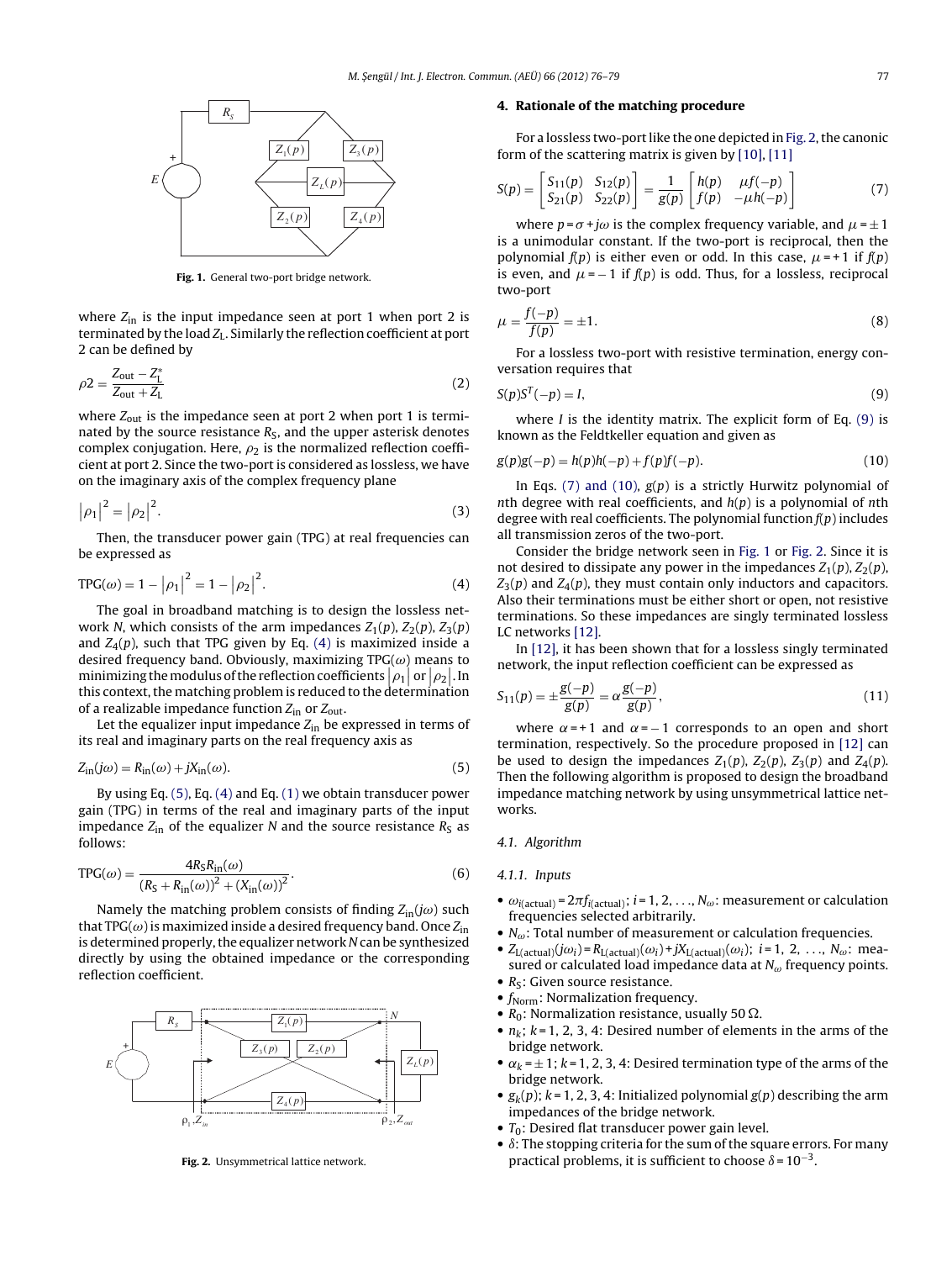#### 4.2. Computational steps

**Step 1:** If the given load impedance and frequencies are actual values, not normalized, then normalize the frequencies with respect to  $f_{\text{Norm}}$  and set all the normalized angular frequencies

$$
\omega_i = \frac{f_{i(\text{actual})}}{f_{\text{Norm}}}
$$

Normalize the load impedance with respect to normalization resistance  $R_0$  over the entire frequency band as

$$
R_L = \frac{R_{L(\text{actual})}}{R_0}, X_L = \frac{X_{L(\text{actual})}}{R_0}.
$$

It should be noted that if the load is specified as admittance data, then the normalization resistance  $R_0$  multiplies the real and imaginary parts of the admittance data (i.e.,  $G_L = G_{L(\text{actual})}R_0$ ,  $B_{\text{L}} = B_{\text{L}(\text{actual})} R_0$ .

But if the given load impedance and frequencies are already normalized, then go to the next step directly without any normalization process.

**Step 2:** Calculate the input impedance values of the arms of the bridge network as

$$
Z_{(k)}(j\omega_i) = \frac{1 + S_{(k),11}(j\omega_i)}{1 - S_{(k),11}(j\omega_i)},
$$
\n(12)

 $k = 1, 2, 3, 4$  and  $i = 1, 2, ..., N_{\omega}$ 

where  $S_{(k),11}(j\omega_i)=\alpha_k\frac{g_k(-j\omega_i)}{g_k(j\omega_i)}$  is the input reflection coefficient of the arms of the bridge network.

**Step 3:** Calculate the input impedance of the bridge network when port 2 is terminated by the load impedance  $Z_L$  via the following equation (see [Fig.](#page-1-0) 2)

$$
Z_{\rm in} = \frac{N}{D}
$$

where

 $N=Z_1(Z_4Z_1+Z_3Z_1+Z_2Z_3+Z_3Z_4+Z_2Z_4)+Z_2Z_4Z_1+Z_2Z_3Z_1+Z_2Z_3Z_4$ and

$$
D = Z_1(Z_L + Z_2 + Z_4) + Z_2 Z_3 + Z_2 Z_L + Z_4 Z_L + Z_3 Z_4 + Z_3 Z_L.
$$

The input impedance expression has been obtained by using  $\Delta$  – to – Y transformation equations [\[13\].](#page-3-0)

**Step 4:** Calculate transducer power gain via Eq. [\(6\)](#page-1-0) as follows

$$
TPG(\omega_i) = \frac{4R_S R_{\text{in}}(\omega_i)}{(R_S + R_{\text{in}}(\omega_i))^2 + (X_{\text{in}}(\omega_i))^2}
$$

where  $R_{\text{in}}(\omega_i) = \text{Real}(Z_{\text{in}}(j\omega_i))$  and  $X_{\text{in}}(\omega_i) = \text{Imag}(Z_{\text{in}}(j\omega_i)).$ **Step 5:** Calculate the sum of the squared error via

$$
\delta_c = \sum_{i=i}^{N_{\omega}} \left| \varepsilon(j\omega_i) \right|^2
$$

where  $\varepsilon(j\omega_i) = T_0 - TPG(\omega_i)$ .

**Step 6:** If  $\delta_c \leq \delta$ , synthesize  $S_{(k),11}(p) = \alpha_k \frac{g_k(-p)}{g_k(p)}$  and obtain the arm networks of the bridge, then stop. Otherwise, change  $\alpha_k$ (termination types) and  $g_k(p)$  (initialized polynomials) via any optimization routine and go to Step 2.

#### **5. Example**

In this section, an example will be given to illustrate the proposed algorithm. Here all the calculations will be made by using



**Fig. 3.** The source and load terminations,  $R_S = 1$ ,  $L_L = 1$ ,  $C_L = 3$ ,  $R_L = 1$  (normalized).

**Table 1** Calculated load impedance data (normalized).

| $\omega$ | $R_{\rm L}$ | $X_{L}$   |
|----------|-------------|-----------|
| 0.1      | 0.9174      | $-0.1752$ |
| 0.2      | 0.7353      | $-0.2412$ |
| 0.3      | 0.5525      | $-0.1972$ |
| 0.4      | 0.4098      | $-0.0918$ |
| 0.5      | 0.3077      | 0.0385    |
| 0.6      | 0.2358      | 0.1755    |
| 0.7      | 0.1848      | 0.3118    |
| 0.8      | 0.1474      | 0.4450    |
| 0.9      | 0.1206      | 0.5743    |
| 1.0      | 0.1000      | 0.7000    |
|          |             |           |

normalized values. After designing the matching network, all components can be de-normalized by using the given normalization frequency ( $f_{\text{Norm}}$ ) and resistance ( $R_0$ ).

The source resistance and the load impedance which is selected as a series inductor and a parallel connection of a capacitor and a resistor in normalized values can be seen in Fig. 3.

Since the given source and load terminations have normalized element values, there is no need a normalization process. In Table 1, the calculated load impedance values are given.

The selected initial coefficients of the polynomials  $(g_k(p))$ , the alpha constants  $(\alpha_k)$  and the desired flat transducer power gain level  $(T_0)$  are as follows,  $g_1 = [4 \ 2 \ 3]$ ,  $g_2 = [2 \ 4 \ 3]$ ,  $g_3 =$  $[3 \ 5 \ 2], g_4 = [1 \ 2 \ 4], \alpha_1 = 1, \alpha_2 = -1, \alpha_3 = -1, \alpha_4 = -1, \text{and}$ 

 $T_0$  = 0.7, respectively.<br>After running After running the proposed algorithm, the following polynomial coefficients and alpha constants are obtained,  $g_1 = [6.0437 \quad 23.1923 \quad 3.1920]$ ,  $g_2 =$  $[6.3061 \quad 7.7312 \quad 0.2542], \quad g_3 = [13.1356 \quad 6.4255 \quad 0.0907],$  $g_4 = [ 1.3511 \quad 13.3529 \quad 12.2343 ], \quad \alpha_1 = +1, \quad \alpha_2 = -1, \quad \alpha_3 = -1,$  $\alpha_4$  = – 1, respectively.

After synthesizing the corresponding reflection coefficients  $\left(S_{(k),11}(p) = \alpha_k \frac{g_k(-p)}{g_k(p)}\right)$  the bridge network seen in Fig. 4 is reached.

The obtained transducer power gain curve is given in [Fig.](#page-3-0) 5.

Actual element values can be obtained by de-normalization. In this case, actual element values are given by

Actual Capacity = 
$$
\frac{\text{(Normalized Capacity}/2\pi f_{Norm})}{R_0},
$$



**Fig. 4.** Designed matching network,  $L_1 = 0.2606$ ,  $C_1 = 7.2658$ ,  $L_2 = 30.4138$ ,  $C_2$  = 0.8157,  $L_3$  = 70.8434,  $C_3$  = 2.0443,  $L_4$  = 1.0914,  $C_4$  = 0.1012 (normalized).